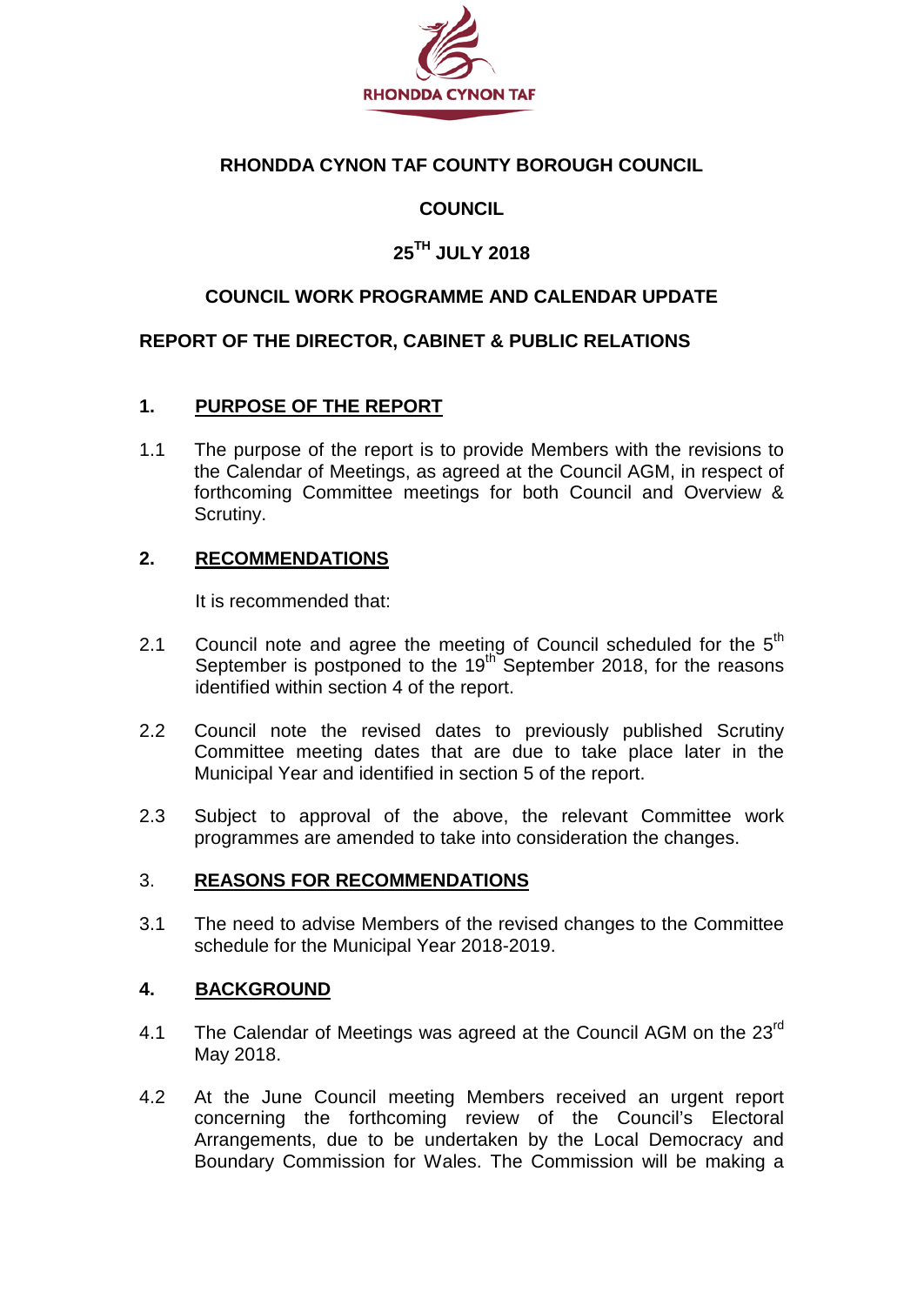presentation to Council at its July meeting where they will provide further information on the arrangements for the review.

- 4.3 Due to the timetabling of the review and that the initial consultation period will commence during the August recess Members will be aware that the Overview and Scrutiny Committee have met ahead of today's meeting in order to initiate the process so that Council can make the best use of the time available and has the fullest opportunity to contribute and participate in the review. The Commission was supportive of this approach.
- 4.4 Due to the timescale of events proposed it will be necessary to amend some of the Committee meetings already scheduled to allow an opportunity for engagement with stakeholders, scrutiny consideration and the meeting of Council scheduled for the  $5<sup>th</sup>$  September is to be postponed to the 19<sup>th</sup> September, 2018 to ratify any Council response that may be proposed to the Commission in response to its initial consultation. Members are also asked to note some additional changes to previously published Scrutiny Committee dates that are due to take place later in the Municipal Year.

## **5. DATE CHANGES**

| <b>Committee</b>               | <b>Original Date</b> |            | <b>New Date</b>                |
|--------------------------------|----------------------|------------|--------------------------------|
| <b>Overview &amp; Scrutiny</b> | $10^{th}$            | September  | $3rd$ September 2018           |
|                                | 2018                 |            |                                |
| &<br>Health<br>WellBeing       | $18^{\text{th}}$     | September, | <b>TBC</b>                     |
| <b>Scrutiny Committee</b>      | 2018                 |            |                                |
| Council                        | $5^{\text{th}}$      | September, | 19th September 2018            |
|                                | 2018                 |            |                                |
| <b>Overview &amp; Scrutiny</b> | $12^{\text{th}}$     | November   | 13 <sup>th</sup> November 2018 |
|                                | 2018                 |            |                                |
| Delivery,<br>Public Service    | $13^{\text{th}}$     | December   | 10th December 2018             |
| Communities & Prosperity       | 2018                 |            |                                |
| Committee                      |                      |            |                                |
| <b>Overview &amp; Scrutiny</b> | 10 <sup>th</sup>     | December   | 12th December 2018             |
|                                | 2018                 |            |                                |
| <b>Overview &amp; Scrutiny</b> | 11th March 2019      |            | 18 <sup>th</sup> March 2019    |
|                                |                      |            |                                |

5.1 Members are therefore asked to note the following revisions in dates and update their diaries accordingly:

### **6. EQUALITY AND DIVERSITY IMPLICATIONS**

6.1 There are no Equality or Diversity implications aligned to this report

## **7. CONSULTATION**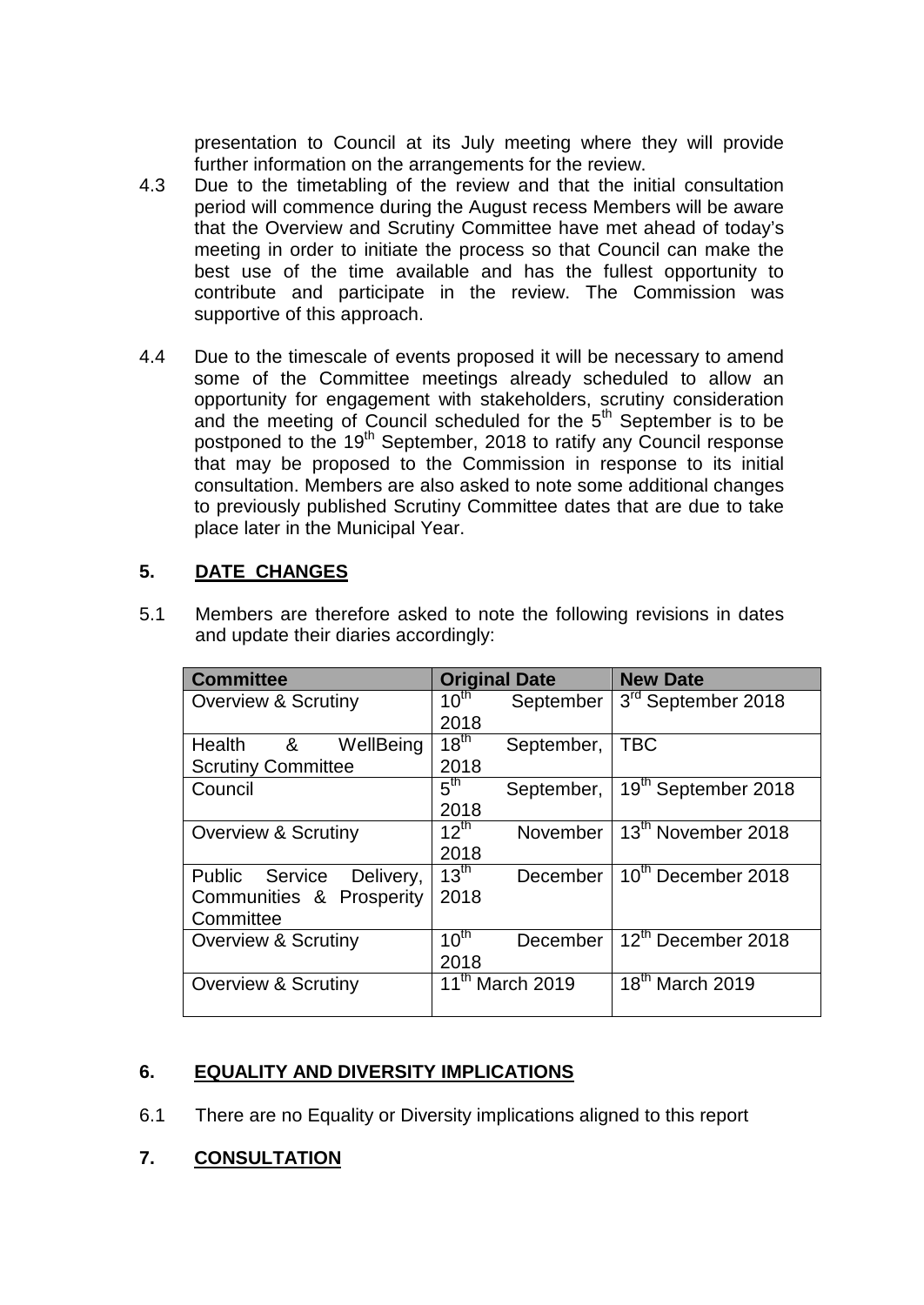7.1 There are no consultation implications aligned to this report.

#### **8. FINANCIAL IMPLICATIONS**

8.1 There are no financial implications aligned to this report.

#### **9. LEGAL IMPLICATIONS**

9.1 There are no financial implications aligned to this report.

#### **10. CONCLUSION**

10.1 The Council has an opportunity to inform the debate concerning electoral arrangements by presenting cogent arguments and proposals to the Commission who are anxious that local views should, where possible, help shape their draft proposals and its final recommendations to Welsh Government. To facilitate this process some changes to the previously published calendar meetings are now recommended.

#### **Other Information:-**

*Relevant Scrutiny Committee – Not applicable*